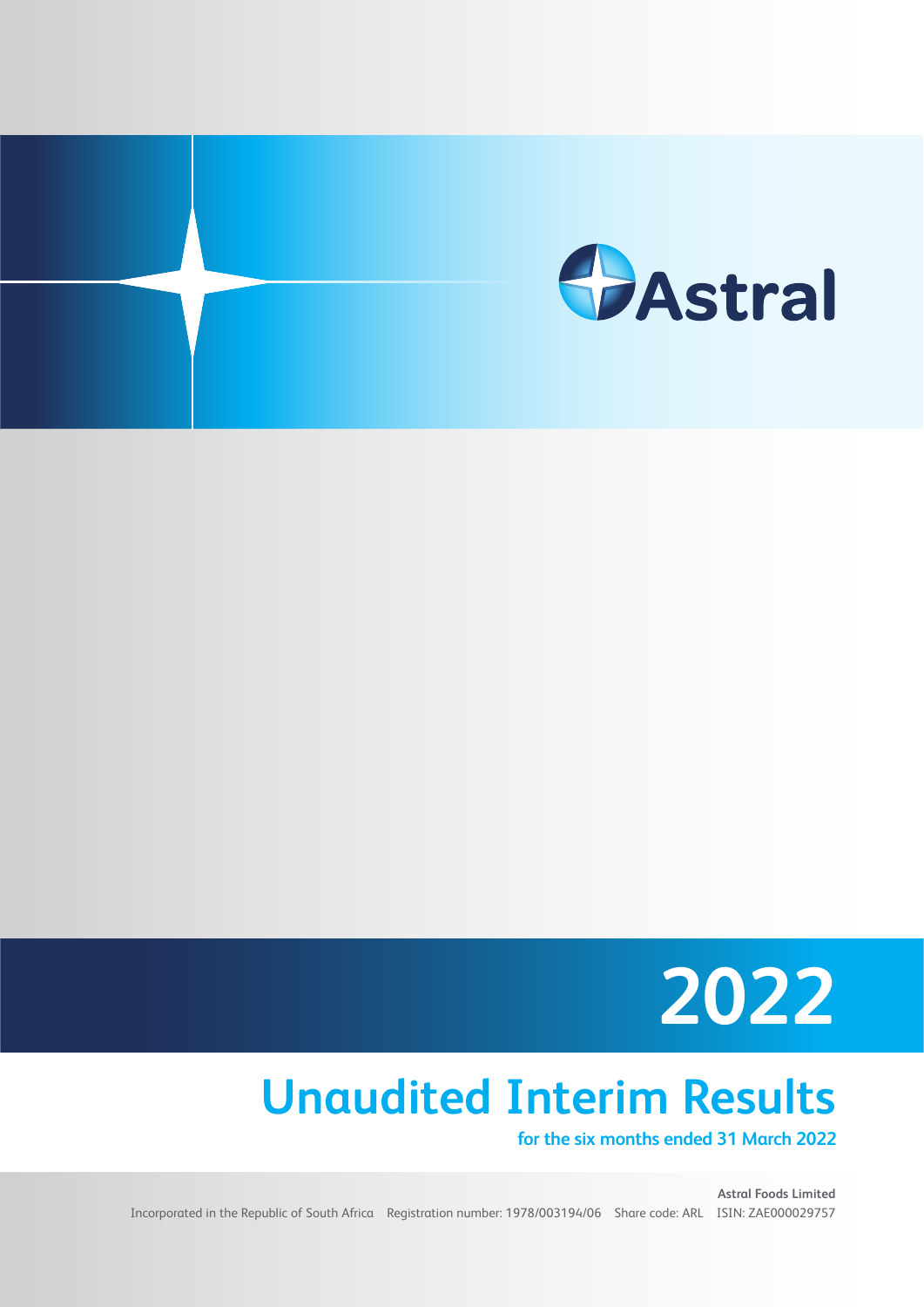# **HIGHLIGHTS**

## **REVENUE**



### **OPERATING PROFIT**



### **EARNINGS PER SHARE**

# **146%**

**HEADLINE EARNINGS PER SHARE** 

# **138%**

**INTERIM DIVIDEND** 

**790 cents per share**

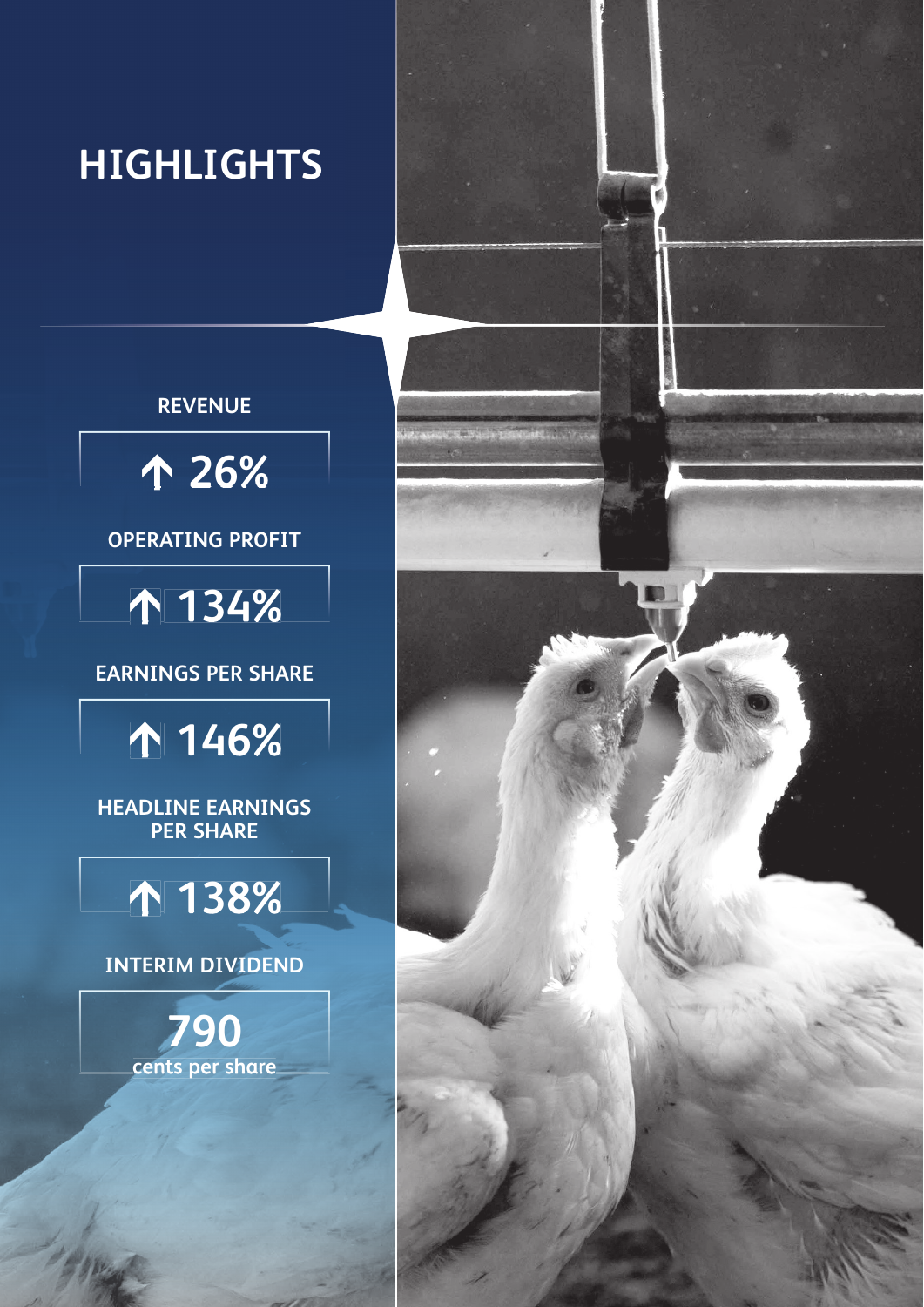## **COMMENTARY**

### **FINANCIAL OVERVIEW**

The Group experienced strong growth in revenue to R9.4 billion (March 2021: R7.5 billion) representing a 26.5% increase for the period under review. This growth was largely as a result of an increase in poultry sales volumes, an area which has seen significant capital investment over the past two years to increase Astral's poultry production and processing capacity.

Operating profit improved to R785 million (March 2021: R336 million) with an operating margin of 8.3% (March 2021: 4.5%), which includes a R23 million gain on the disposal of Astral's interest in National Chicks Swaziland. The Poultry Division, and more particularly the broiler business unit's growth in volumes, resulted in improved economies of scale benefits throughout the Group's integrated value chain.

The Poultry Division margin recovery was also supported by efficiency improvements through the broiler value chain and the partial recoupment of higher feed raw materials and energy input costs, assisting the operating profit improvements. The Feed Division increased its operating profits on the back of a growth in sales volumes and raw material cost recovery.

Net finance costs of R17 million, which includes finance charges on leased assets, were lower than the comparative period as a result of the right-of-use liabilities approaching end of contract term during the six months under review. Interest received on surplus funds was higher due to higher average levels of surplus funds and slightly higher interest rates.

Capital expenditure for the current period at R90 million was slightly down on the comparative period's R121 million mainly as a result of timing of capital projects.

The net cash inflows of R639 million for the period reflects the strong recovery in the operational cash generation of the Group.

The Group's inventory levels at 31 March 2022 were well balanced due to the strong demand for poultry experienced. The trade receivables increase reflects the strong growth in revenue. Net working capital remains well managed within the normal working capital cycle.

The Group's balance sheet remains strong with net surplus cash of R909 million at 31 March 2022, and the interim dividend declared will be funded from available cash.

### **OPERATIONAL OVERVIEW**

### **Poultry Division**

Revenue for the Poultry Division increased by 28.6% to R7.9 billion (March 2021: R6.1 billion), driven by higher broiler sales volumes and selling prices.

Broiler sales volumes increased by 15.7% (36 067 tons), assisted by an additional 400 000 birds being processed per week under the expanded capacity as well as sales out of stock. Broiler volumes processed for the period under review equate to 5.9 million birds per week. The product mix was positively impacted by an increase in sales to the Quick Service Restaurant sector and an increase in fresh chicken sales relative to the comparable period.

Poultry selling prices improved on the partial recovery of higher input costs linked to an increase in feed prices and energy costs, with feed making up 70% of the cost of producing a live broiler. The broiler net margin rose to 4.7% from a negative margin reported for this segment in the comparable period (March 2021: -0.2%).

A change in the broiler feed programme to a lower nutrient density (and hence lower feed cost) in February 2021, has partially offset a significant increase in feed ingredient costs for the period under review.

Operating profit for the Poultry Division increased by 627.2% to R447 million (March 2021: R61 million), and the operating profit margin increased to 5.7%, compared to a profit margin of 1.0% achieved in the comparable period.

Total poultry imports remained high, with the average monthly total poultry imports for the period under review equalling approximately 24% of local consumption, at an average of 37 348 tons per month.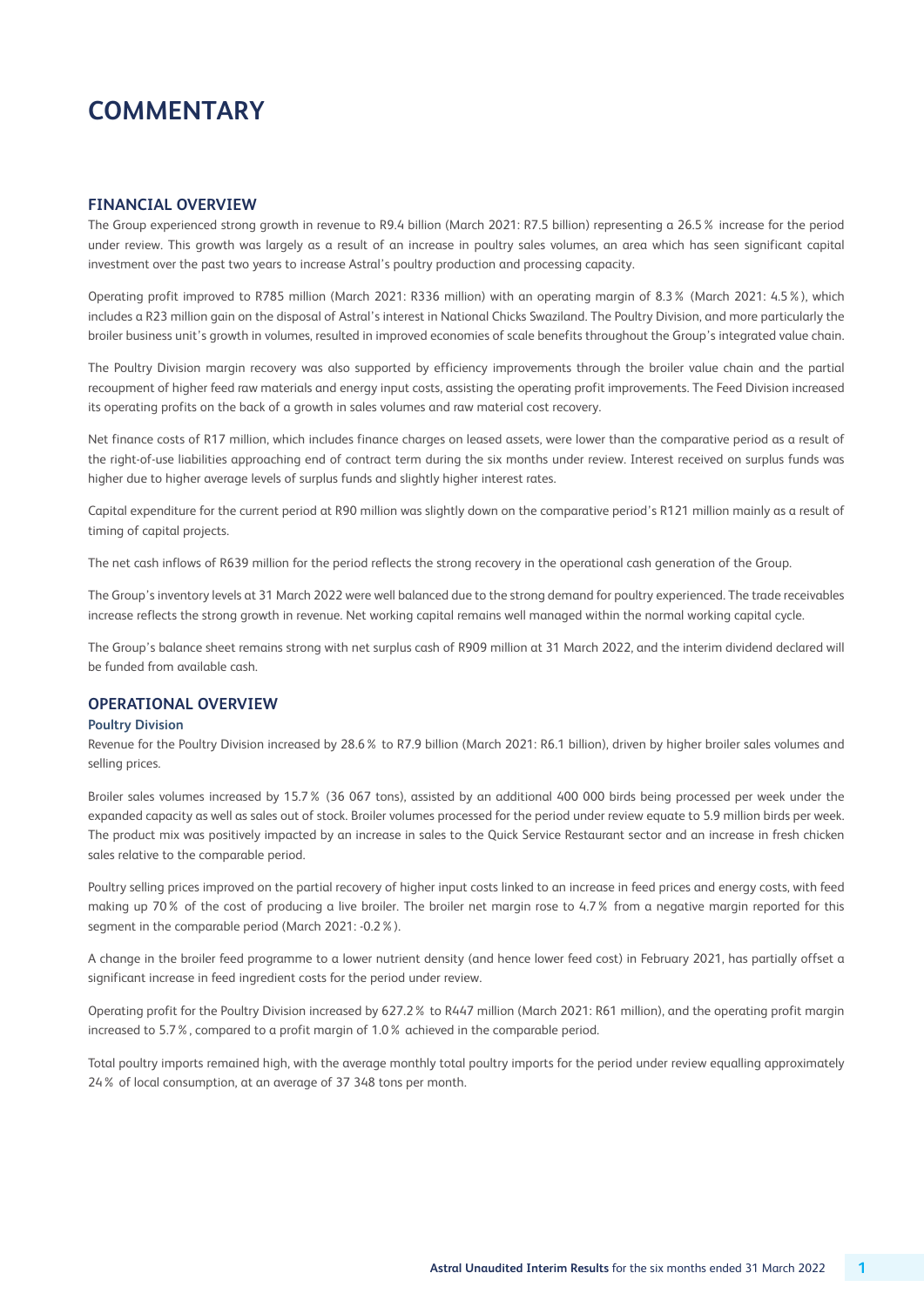### **COMMENTARY** (CONTINUED)

#### **Feed Division**

Revenue increased by 13.8% to R4.5 billion (March 2021: R4.0 billion) as a direct result of higher selling prices on the back of increases in raw material costs. SAFEX yellow maize prices increased to an average of R3 773 per ton for the period under review (March 2021: R3 397 per ton).

Feed sales volumes in the division increased by 7.6% supported by both an increase in internal and external sales growth. Internal sales volumes increased by 10.8% largely on higher broiler feed sales due to an increase in broiler slaughter numbers. External sales volumes increased by 2.5% on higher sales into the pig and poultry sectors.

The operating profit for this division increased by 2.9% to R272 million (March 2021: R264 million), with a decrease in the operating profit margin to 6.0% as a result of the increase in the revenue line on higher raw material costs and resultant increase in feed selling prices (March 2021: 6.7%). The division benefited from well controlled expenses and effective raw material cost recovery.

#### **Other Africa Division**

Revenue from continuing operations for the division increased by 47.5% to R216 million (March 2021: R146 million). Selling prices increased for the period under review positively impacting margins in both the Zambian feed and poultry operations. Volumes remained at similar levels to the comparable period. Operating profit increased to R43 million (March 2021: R10 million).

The National Chicks Swaziland and Mozambican operations were reported as discontinued operations since November 2021. The disposal of Astral's interest in the National Chicks Swaziland joint venture has been completed, and the sale of the Mozambique feed and poultry assets is expected to close before the financial year-end.

### **OUTLOOK**

The following factors are considered by management to have an impact on the near future business and poultry sector prospects:

- Record high unemployment levels have been reported for South Africa, and it is surmised that some support is gained from the informal economy and social grant.
- Volatile raw material markets on global supply and demand, notwithstanding the very good South African maize crop for 2021 which is expected to be repeated in 2022.
- Poor municipal service delivery, water supply disruptions and the national load shedding continue to negatively impact Astral's operations.
- Product category opportunities are available for Astral, with improved utilisation of the available capacity commissioned in the Festive processing plant.
- Poultry sales volume growth on the rollout of Phase 2 of the Festive expansion project adding an additional 400 000 birds processed per week by April 2023.
- Poultry supply and demand is currently fairly well balanced, which could support the recovery of higher input costs.

As confirmed at a strategic review held in March 2022, Astral remains committed to its stated strategy to be the best-cost integrated poultry producer in selected African countries.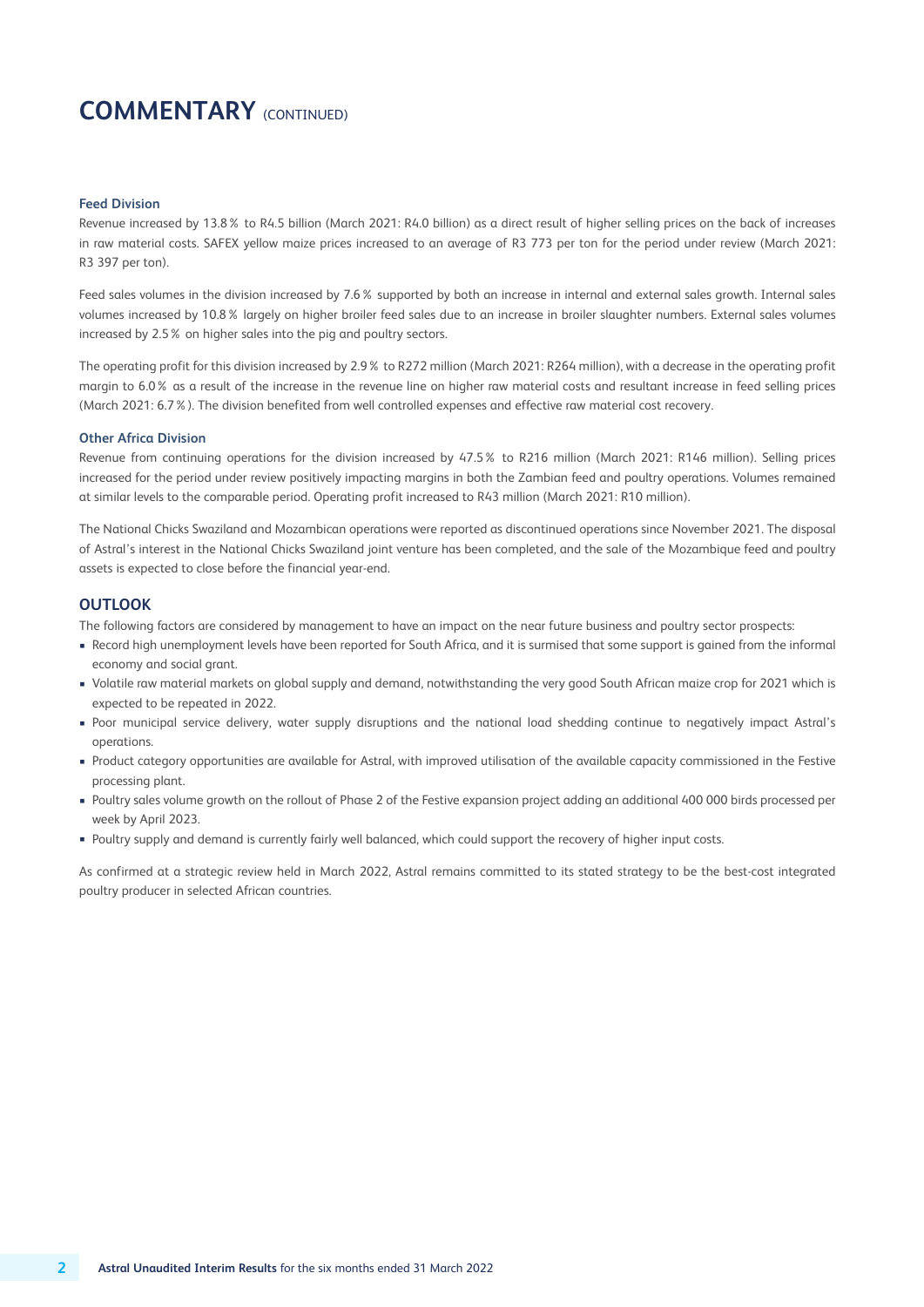### **Declaration of ordinary dividend No 41**

The Board has approved an interim dividend of 790 cents per ordinary share (gross) in respect of the six months ended 31 March 2022.

The dividend will be subject to Dividend Tax that was introduced with effect from 1 April 2012. In accordance with paragraphs 11.17 (a) (i) to (x) and 11.17 (c) of the JSE Listings Requirements the following information is disclosed:

- The dividend has been declared out of income reserves;
- The local Dividend Tax is 20% (twenty per centum);
- The gross local dividend is 790 cents per ordinary share for shareholders exempt from Dividend Tax;
- The net local dividend is 632 cents per ordinary share for shareholders liable to pay Dividend Tax;
- Astral Foods Limited has currently 42 922 235 ordinary shares in issue (which includes 4 088 577 treasury shares held by a subsidiary and 437 095 restricted shares held in treasury in terms a forfeitable share incentive scheme); and
- Astral Foods Limited's income tax reference number is 9125190711.

Shareholders are advised of the following dates in respect of the interim dividend:

| Last date to trade cum-dividend     | Tuesday, 7 June 2022   |
|-------------------------------------|------------------------|
| Shares commence trading ex-dividend | Wednesday, 8 June 2022 |
| Record date                         | Friday, 10 June 2022   |
| Payment of dividend                 | Monday, 13 June 2022   |

Share certificates may not be dematerialised or rematerialised between Wednesday, 8 June 2022 and Friday, 10 June 2022, both days inclusive.

On behalf of the Board

**T Eloff CE Schutte**

*Chairman Chief Executive Officer*

Pretoria

16 May 2022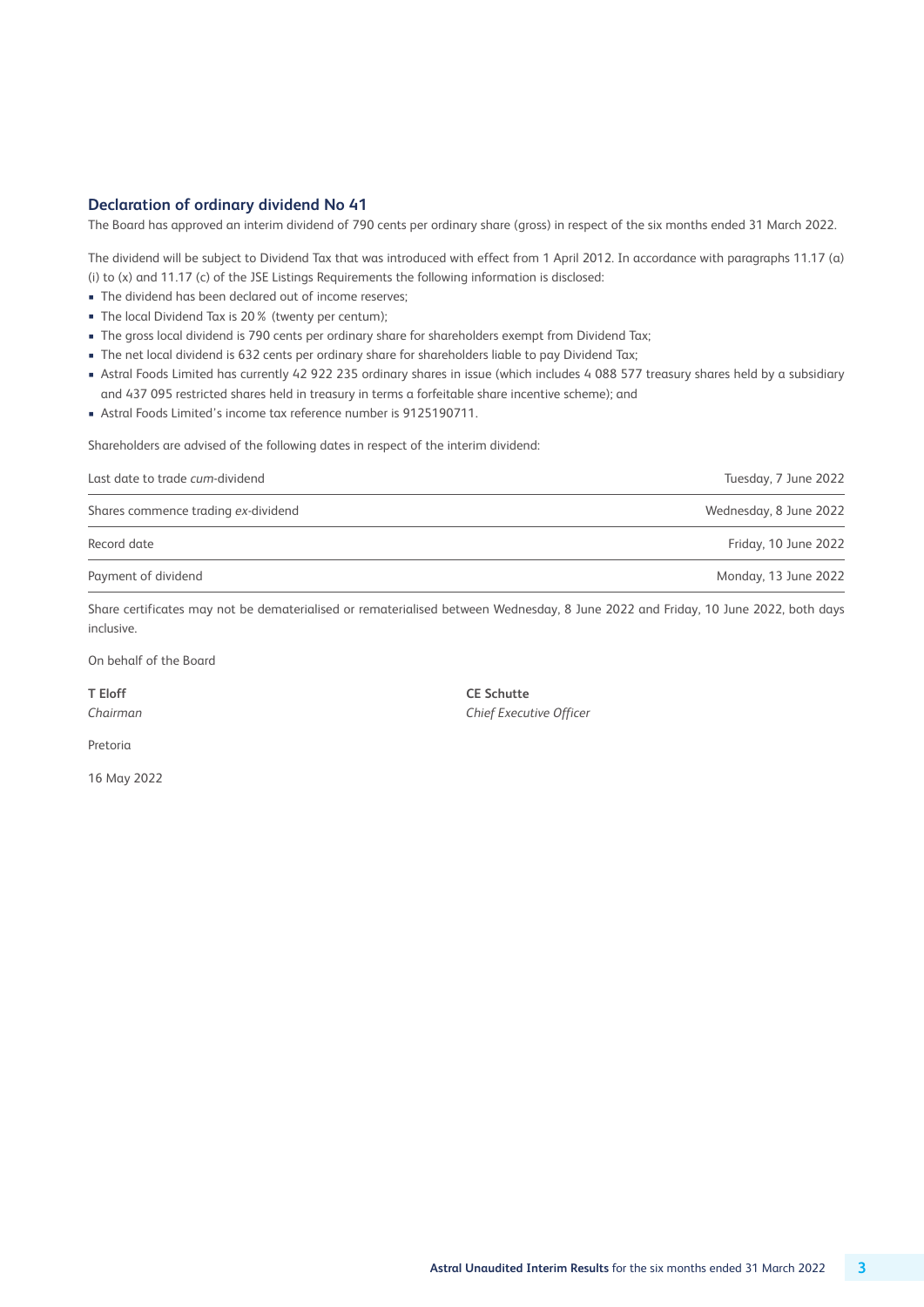## **CONDENSED CONSOLIDATED STATEMENT OF COMPREHENSIVE INCOME**

for the six months ended 31 March 2022

|                                                                                                   |                            |        | Unaudited              |                          |
|---------------------------------------------------------------------------------------------------|----------------------------|--------|------------------------|--------------------------|
|                                                                                                   | <b>Unaudited</b>           |        | six months             | Audited                  |
|                                                                                                   | six months                 |        | ended                  | 12 months                |
|                                                                                                   | ended                      |        | 31 March               | ended                    |
|                                                                                                   | 31 March                   |        | 2021                   | 30 September             |
|                                                                                                   | 2022                       | %      | Restated               | 2021                     |
|                                                                                                   | R'000                      | change | R'000                  | R'000                    |
| Revenue<br>Cost of sales                                                                          | 9 4 2 7 2 6 9<br>(7334652) | 26.5   | 7 452 551<br>(6092985) | 15 865 938<br>(13024968) |
| Gross profit                                                                                      | 2 092 617                  | 53.9   | 1 359 566              | 2840970                  |
| Administrative expenses                                                                           | (538 886)                  |        | (357 472)              | (746092)                 |
| Distribution costs                                                                                | (668552)                   |        | (544758)               | (1149456)                |
| Marketing expenditure<br>Gain on disposal of equity interest in subsidiary                        | (150 155)<br>22720         |        | (124693)               | (243994)                 |
| Other net income and gains                                                                        | 27 582                     |        | 3 3 5 7                | 9 5 7 1                  |
| <b>Operating profit (note 4)</b>                                                                  | 785 326                    | 133.7  | 336 000                | 710 999                  |
| Net finance costs                                                                                 | (16536)                    |        | (25380)                | (48677)                  |
| Finance income                                                                                    | 7052                       |        | 6749                   | 12 4 26                  |
| Finance costs                                                                                     | (23588)                    |        | (32129)                | (61103)                  |
| Profit before tax                                                                                 | 768 790                    | 147.5  | 310 620                | 662 322                  |
| Tax expense                                                                                       | (221930)                   |        | (87618)                | (202681)                 |
| Profit for the period from continuing operations                                                  | 546 860                    | 145.2  | 223 002                | 459 641                  |
| Profit for the period from discontinued operations                                                | 14 979                     |        | 6 6 2 7                | 14 082                   |
| Profit for the period                                                                             | 561839                     | 144.7  | 229 629                | 473 723                  |
| Other comprehensive income for the period, net of tax                                             |                            |        |                        |                          |
| Items that may be subsequently reclassified to profit or loss                                     |                            |        |                        |                          |
| Foreign currency (loss)/gain on investment loans to foreign subsidiaries                          | (1098)                     |        | (1 242)                | 1 0 6 4                  |
| Foreign currency translation (loss)/gain<br>Items that will not be reclassified to profit or loss | (14 400)                   |        | (11012)                | 10 3 3 8                 |
| Remeasurement of post-employment benefit obligations                                              |                            |        |                        | 2684                     |
| Deferred tax on re-measurement of post-employment benefit obligations                             |                            |        |                        | (754)                    |
| Transactions with minorities                                                                      | (1480)                     |        |                        |                          |
| Changes in the fair value of equity instruments                                                   | (12708)                    |        | (3715)                 | (15445)                  |
| Total comprehensive income for the period                                                         | 532 153                    | 149.1  | 213 660                | 471 610                  |
| Profit attributable to:                                                                           |                            | 144.9  | 228 564                | 472 504                  |
| Equity holders of the holding company, arising from:                                              | 559 660                    |        |                        |                          |
| - Continuing operations<br>- Discontinued operations                                              | 546 860<br>12 800          | 145.2  | 223 002<br>5 5 6 2     | 459 641<br>12 863        |
|                                                                                                   | 2 1 7 9                    |        | 1 0 6 5                | 1 2 1 9                  |
| Non-controlling interests                                                                         |                            |        |                        |                          |
| Profit for the period                                                                             | 561839                     | 144.7  | 229 629                | 473 723                  |
| Comprehensive income attributable to:<br>Equity holders of the holding company, arising from:     | 529 974                    | 149.3  | 212 595                | 470 391                  |
| - Continuing operations                                                                           | 517 174                    | 149.8  | 207 033                | 457 528                  |
| - Discontinued operations                                                                         | 12 800                     |        | 5 5 6 2                | 12 863                   |
| Non-controlling interests                                                                         | 2 1 7 9                    |        | 1 0 6 5                | 1 2 1 9                  |
|                                                                                                   | 532 153                    | 149.1  | 213 660                | 471 610                  |
| <b>Earnings per share (cents)</b>                                                                 |                            |        |                        |                          |
| Basic                                                                                             | 1456                       | 145.9  | 592                    | 1 2 2 5                  |
| - Continuing operations                                                                           | 1422                       |        | 578                    | 1 1 9 1                  |
| - Discontinued operations                                                                         | 33                         |        | 14                     | 33                       |
| Diluted                                                                                           | 1441                       | 144.9  | 589                    | 1 2 1 7                  |
| - Continuing operations                                                                           | 1 4 0 8                    |        | 574                    | 1 1 8 4                  |
| - Discontinued operations                                                                         | 33                         |        | 14                     | 33                       |
| <b>Headline Earnings per share (cents)</b>                                                        |                            |        |                        |                          |
| Basic                                                                                             | 1420                       | 137.9  | 597                    | 1 2 2 8                  |
| - Continuing operations                                                                           | 1 3 8 6                    |        | 582                    | 1 1 9 4                  |
| - Discontinued operations                                                                         | 33                         |        | 14                     | 33                       |
| Diluted                                                                                           | 1 4 0 5                    | 136.8  | 593                    | 1 2 2 0                  |
| - Continuing operations                                                                           | 1 3 7 2                    |        | 579                    | 1 1 8 7                  |
| - Discontinued operations                                                                         | 33                         |        | 14                     | 33                       |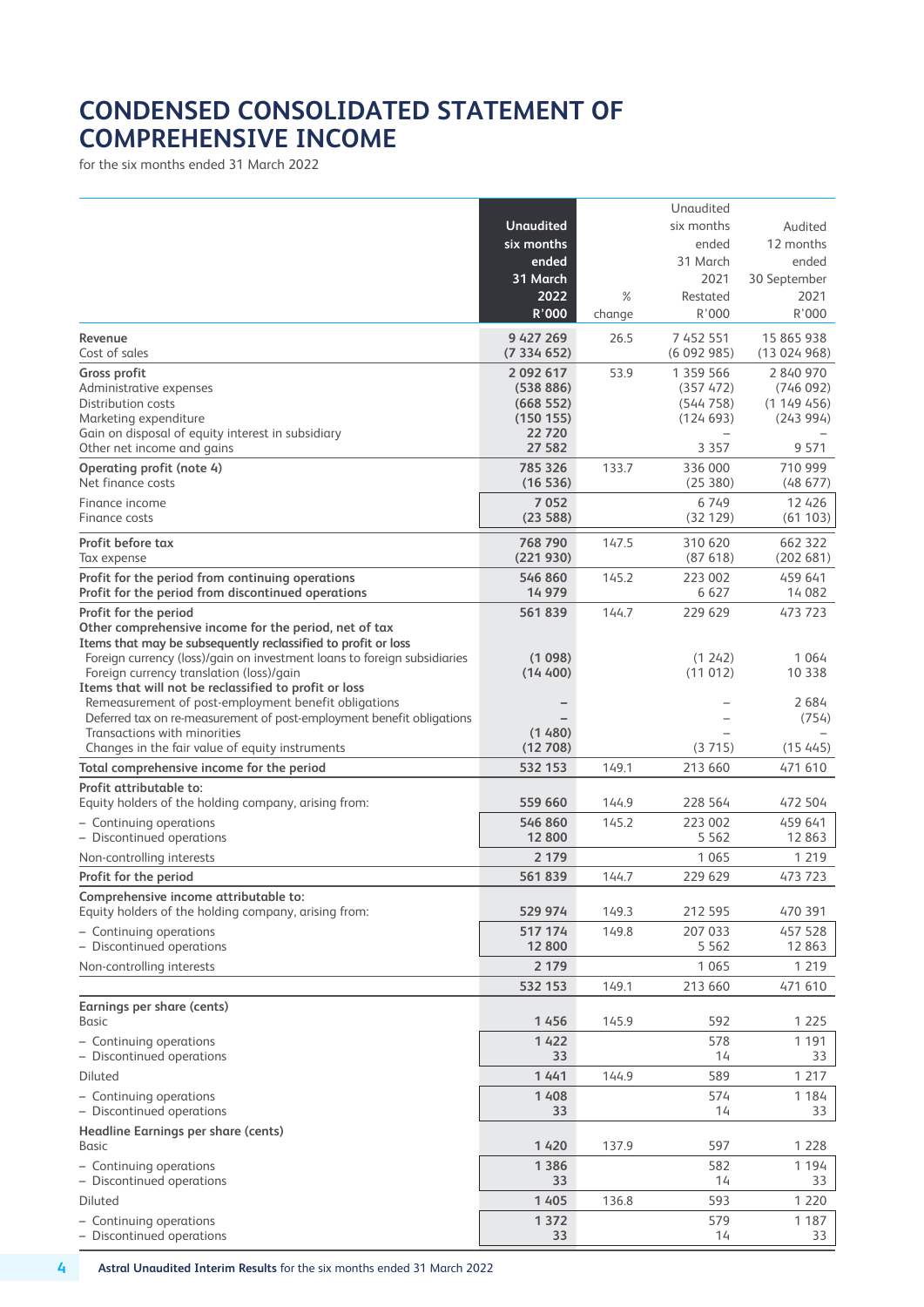# **CONDENSED CONSOLIDATED BALANCE SHEET**

as at 31 March 2022

|                                                                                     | <b>Unaudited</b><br>31 March<br>2022<br>R'000 | Unaudited<br>31 March<br>2021<br>Restated<br>R'000 | Audited<br>30 September<br>2021<br>R'000 |
|-------------------------------------------------------------------------------------|-----------------------------------------------|----------------------------------------------------|------------------------------------------|
| Assets                                                                              |                                               |                                                    |                                          |
| Non-current assets                                                                  | 3 548 833                                     | 3 672 453                                          | 3 574 582                                |
| Property, plant and equipment                                                       | 2 917 119                                     | 2 915 468                                          | 2 942 859                                |
| Intangible assets                                                                   | 46 865                                        | 52 378                                             | 49 984                                   |
| Right-of-use assets<br>Goodwill                                                     | 355 847<br>136 135                            | 451 168<br>136 135                                 | 340 029<br>136 135                       |
| Financial assets at fair value through other comprehensive income                   | 92 867                                        | 117 304                                            | 105 575                                  |
| <b>Current assets</b>                                                               | 4 573 399                                     | 3 8 1 4 7 2 2                                      | 4 188 819                                |
| <b>Biological assets</b>                                                            | 988 908                                       | 852 804                                            | 976 316                                  |
| Inventories                                                                         | 864 927                                       | 1 048 887                                          | 921 104                                  |
| Trade and other receivables                                                         | 1809336                                       | 1 397 735                                          | 1 595 721                                |
| Current tax asset                                                                   | 1073                                          | 27 5 28                                            | 27 146                                   |
| Cash and cash equivalents                                                           | 909 155                                       | 487768                                             | 668 532                                  |
| Assets classified as held-for-sale                                                  | 17 196                                        | 73 593                                             | 71 584                                   |
| <b>Total assets</b>                                                                 | 8 139 428                                     | 7 560 768                                          | 7834985                                  |
| Equity<br>Capital and reserves attributable to equity holders of the parent company | 4 508 355                                     | 4 000 631                                          | 4 148 877                                |
| Issued capital                                                                      | 90 400                                        | 90 400                                             | 90 400                                   |
| Treasury shares                                                                     | (277 464)                                     | (250633)                                           | (250633)                                 |
| Reserves                                                                            | 4 695 419                                     | 4 160 864                                          | 4 309 110                                |
| Non-controlling interest                                                            | $\overline{\phantom{0}}$                      | 13 480                                             | 12 3 14                                  |
| <b>Total equity</b>                                                                 | 4 508 355                                     | 4 014 111                                          | 4 161 191                                |
| Liabilities                                                                         |                                               |                                                    |                                          |
| <b>Non-current liabilities</b>                                                      | 1 152 529                                     | 1 045 063                                          | 1 105 303                                |
| Deferred tax liability                                                              | 738 889                                       | 670 191                                            | 704 279                                  |
| <b>Employment benefit obligations</b>                                               | 130 551                                       | 93 5 68                                            | 126 653                                  |
| Lease liability                                                                     | 283 089                                       | 281 304<br>2 487 292                               | 274 371<br>2 558 144                     |
| <b>Current liabilities</b>                                                          | 2 478 544                                     |                                                    |                                          |
| Trade and other liabilities                                                         | 2 131 173                                     | 2 0 5 0 3 6 7                                      | 1785351                                  |
| <b>Employment benefit obligations</b><br>Current tax liabilities                    | 216 891<br>23 202                             | 113 998<br>5 549                                   | 268 570<br>8 2 4 0                       |
| Lease liability                                                                     | 104 158                                       | 206 410                                            | 102 097                                  |
| Borrowings                                                                          |                                               | 107 966                                            | 390 840                                  |
| Shareholders for dividend                                                           | 3 1 2 0                                       | 3 0 0 2                                            | 3 0 4 6                                  |
| Liabilities classified as held-for-sale                                             |                                               | 14 302                                             | 10 347                                   |
| <b>Total liabilities</b>                                                            | 3 631 073                                     | 3 546 657                                          | 3 673 794                                |
| <b>Total equity and liabilities</b>                                                 | 8 139 428                                     | 7 560 768                                          | 7834985                                  |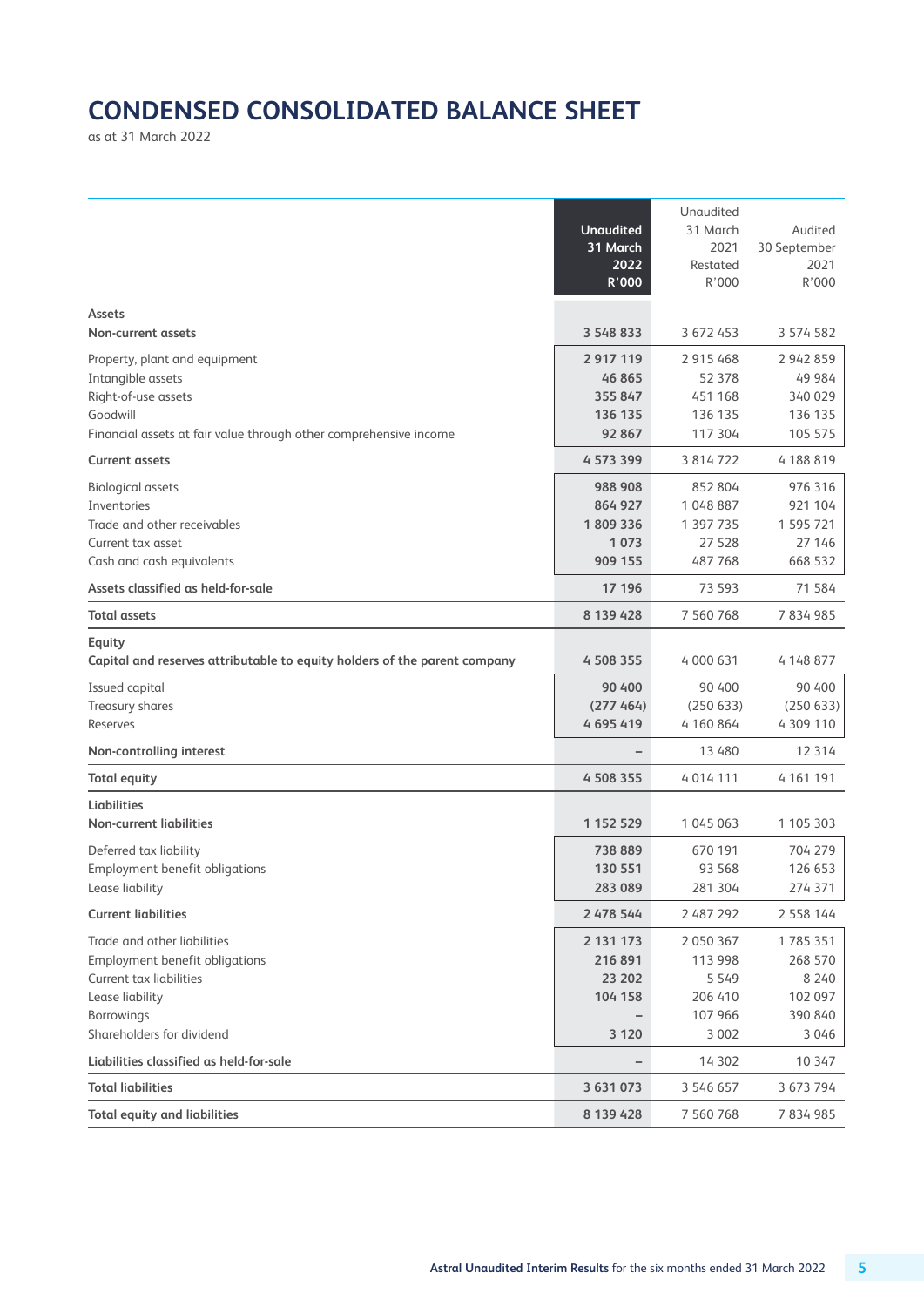# **CONDENSED CONSOLIDATED STATEMENT OF CASH FLOWS**

for the six months ended 31 March 2022

|                                                                                                                                                                                                                                                                                                                                                                      | <b>Unaudited</b><br>six months<br>ended<br>31 March<br>2022<br>R'000     | Unaudited<br>six months<br>ended<br>31 March<br>2021<br>Restated<br>R'000 | Audited<br>12 months<br>ended<br>30 September<br>2021<br>R'000          |
|----------------------------------------------------------------------------------------------------------------------------------------------------------------------------------------------------------------------------------------------------------------------------------------------------------------------------------------------------------------------|--------------------------------------------------------------------------|---------------------------------------------------------------------------|-------------------------------------------------------------------------|
| Cash operating profit                                                                                                                                                                                                                                                                                                                                                | 987 748                                                                  | 481 176                                                                   | 1 1 5 7 9 2                                                             |
| - From continuing operations<br>- From discontinued operations                                                                                                                                                                                                                                                                                                       | 964 961<br>22787                                                         | 490 424<br>(9248)                                                         | 1 1 3 5 3 6 5<br>20 4 27                                                |
| Changes in working capital                                                                                                                                                                                                                                                                                                                                           | 89 001                                                                   | (16 163)                                                                  | (343625)                                                                |
| Cash generated from operating activities<br>Income tax paid                                                                                                                                                                                                                                                                                                          | 1076749<br>(145637)                                                      | 465 013<br>(51046)                                                        | 812 167<br>(135738)                                                     |
| Cash flows from operating activities<br>Cash used in investing activities                                                                                                                                                                                                                                                                                            | 931 112<br>(37561)                                                       | 413 967<br>(111365)                                                       | 676 429<br>(241343)                                                     |
| Purchases of property, plant and equipment<br>Costs incurred on intangibles<br>Proceeds on disposal of property, plant and equipment<br>Finance income<br>Dividend received from investment<br>Net proceeds from disposal of equity interest in subsidiary (note $9(c)$ )                                                                                            | (90368)<br>(72)<br>458<br>7437<br>44 984                                 | (121 336)<br>(56)<br>102<br>7970<br>1955                                  | (259 233)<br>(237)<br>3855<br>12 3 17<br>1955                           |
| Cash flows to financing activities                                                                                                                                                                                                                                                                                                                                   | (254 496)                                                                | (456631)                                                                  | (700370)                                                                |
| Dividends paid to the company's shareholders<br>Dividends paid to non-controlling shareholders<br>Finance expense<br>Treasury shares acquired in terms of forfeitable share plan<br>Proceeds on sale of shares forfeited in terms of forfeitable share plan<br>Transactions with minorities<br>Lease payments - principal element<br>Finance cost on lease contracts | (153 513)<br>(1055)<br>(1733)<br>(26831)<br>(1480)<br>(52079)<br>(17805) | (301 203)<br>(2750)<br>(24920)<br>1 504<br>(103 205)<br>(26057)           | (414190)<br>(3960)<br>(6039)<br>(24920)<br>1 504<br>(204557)<br>(48208) |
| Net movement in cash and cash equivalents<br>Effects of exchange rate changes<br>Less: Disclosed as assets held-for-sale<br>Cash and cash equivalent balances at the beginning of the year                                                                                                                                                                           | 639 055<br>(11027)                                                       | (154029)<br>(5657)<br>(6640)                                              | (265 284)<br>283<br>(3435)                                              |
| (including disclosed as assets held-for-sale)<br>Cash and cash equivalent balances at the end of the period (note 6)                                                                                                                                                                                                                                                 | 281 127<br>909 155                                                       | 546 128<br>379 802                                                        | 546 128<br>277 692                                                      |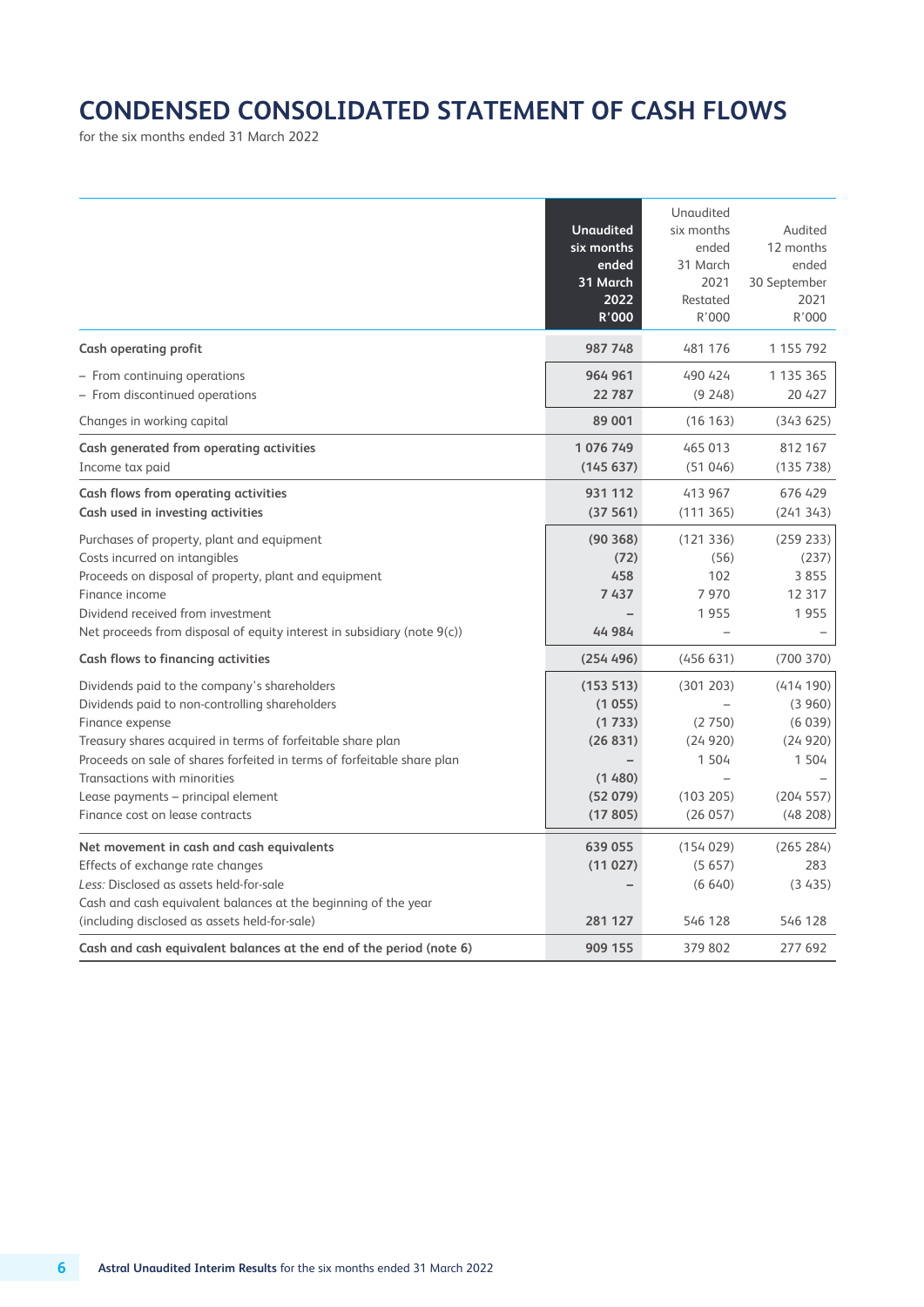# **CONDENSED CONSOLIDATED STATEMENT OF CHANGES IN EQUITY**

for the six months ended 31 March 2022

|                                                                                     | <b>Unaudited</b><br>six months<br>ended<br>31 March<br>2022<br><b>R'000</b> | Unaudited<br>six months<br>ended<br>31 March<br>2021<br>Restated<br>R'000 | Audited<br>12 months<br>ended<br>30 September<br>2021<br>R'000 |
|-------------------------------------------------------------------------------------|-----------------------------------------------------------------------------|---------------------------------------------------------------------------|----------------------------------------------------------------|
| Balance beginning of the year                                                       | 4 161 191                                                                   | 4122320                                                                   | 4 122 320                                                      |
| Profit for the period                                                               |                                                                             |                                                                           |                                                                |
| - Continuing operations                                                             | 546 860                                                                     | 223 002                                                                   | 459 641                                                        |
| - Discontinued operations                                                           | 14 979                                                                      | 6 6 2 7                                                                   | 14 082                                                         |
| Dividends to shareholders                                                           | (153 587)                                                                   | (301366)                                                                  | (418356)                                                       |
| Dividends to non-controlling shareholders                                           | (1055)                                                                      |                                                                           |                                                                |
| Other comprehensive loss for the period, net of tax, from continuing operations     | (29686)                                                                     | $(15075)^{*}$                                                             | (2 113)                                                        |
| Increase in share-based payment reserve                                             | 9922                                                                        | 2019                                                                      | 9033                                                           |
| Disposal of restricted shares in terms of forfeitable share incentive scheme        |                                                                             | 1 504*                                                                    | 1 504                                                          |
| Transfer of non-controlling interest to retained earnings on disposal of subsidiary | (13438)                                                                     |                                                                           |                                                                |
| Restricted shares acquired in terms of forfeitable share incentive scheme           | (26 831)                                                                    | $(24920)^*$                                                               | (24920)                                                        |
| Balance at the end of the period                                                    | 4 508 355                                                                   | 4 0 1 4 1 1 1 1                                                           | 4 1 6 1 1 9 1                                                  |

*\* Disposal of restricted shares separately disclosed in line with full-year audited results.*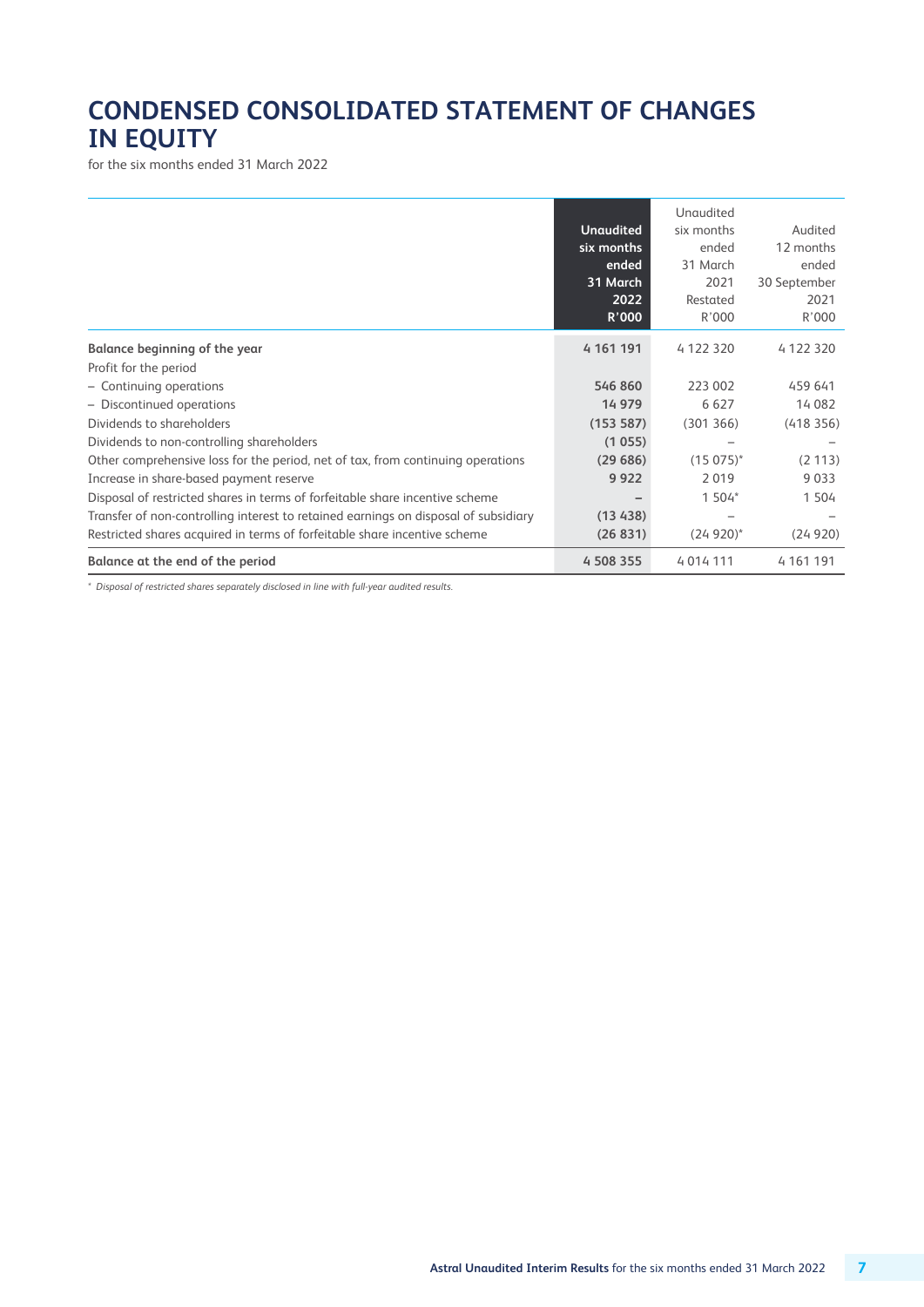# **CONDENSED CONSOLIDATED SEGMENTAL ANALYSIS**

for the six months ended 31 March 2022

|                                                                   | <b>Unaudited</b><br>six months<br>ended<br>31 March<br>2022<br>R'000 | $\%$<br>change | Unaudited<br>six months<br>ended<br>31 March<br>2021<br>Restated<br>R'000 | Audited<br>12 months<br>ended<br>30 September<br>2021<br>R'000 |
|-------------------------------------------------------------------|----------------------------------------------------------------------|----------------|---------------------------------------------------------------------------|----------------------------------------------------------------|
| Revenue                                                           |                                                                      |                |                                                                           |                                                                |
| Poultry                                                           | 7861581                                                              | 28.6           | 6 114 571                                                                 | 13 077 464                                                     |
| Feed                                                              | 4 509 058                                                            | 13.8           | 3 963 542                                                                 | 8 301 955                                                      |
| Other Africa                                                      | 215 741                                                              | 47.5           | 146 272                                                                   | 289 435                                                        |
| Inter-group                                                       | (3 159 111)                                                          |                | (2771834)                                                                 | (5802916)                                                      |
| From continuing operations                                        | 9 427 269                                                            | 26.5           | 7 4 5 2 5 5 1                                                             | 15 865 938                                                     |
| From discontinued operations                                      | 94 574                                                               |                | 91 553                                                                    | 181 300                                                        |
| Operating profit                                                  |                                                                      |                |                                                                           |                                                                |
| Poultry                                                           | 446839                                                               | 627.2          | 61 448                                                                    | 146 742                                                        |
| Feed                                                              | 272 058                                                              | 2.9            | 264 453                                                                   | 529 615                                                        |
| Other Africa                                                      | 43 709                                                               | 332.8          | 10 099                                                                    | 34 642                                                         |
| Corporate (disposal of controlling equity interest in subsidiary) | 22720                                                                |                |                                                                           |                                                                |
| From continuing operations                                        | 785 326                                                              | 133.7          | 336 000                                                                   | 710 999                                                        |
| From discontinued operations                                      | 17 105                                                               |                | 8686                                                                      | 20 4 27                                                        |
| Depreciation, amortisation and impairment                         |                                                                      |                |                                                                           |                                                                |
| Poultry                                                           | 128 973                                                              | 1.2            | 127 411                                                                   | 257 071                                                        |
| Feed                                                              | 29 9 9 2                                                             | (64.1)         | 83 510                                                                    | 159 913                                                        |
| Other Africa                                                      | 1 5 3 9                                                              |                | 1077                                                                      | 2410                                                           |
| Corporate                                                         | 1 2 2 3                                                              |                | 1 2 1 6                                                                   | 2 4 2 8                                                        |
| From continuing operations                                        | 161 727                                                              | (24.1)         | 213 214                                                                   | 421 822                                                        |
| From discontinued operations                                      | 1 3 5 7                                                              |                | 1 4 3 4                                                                   | 3 0 4 3                                                        |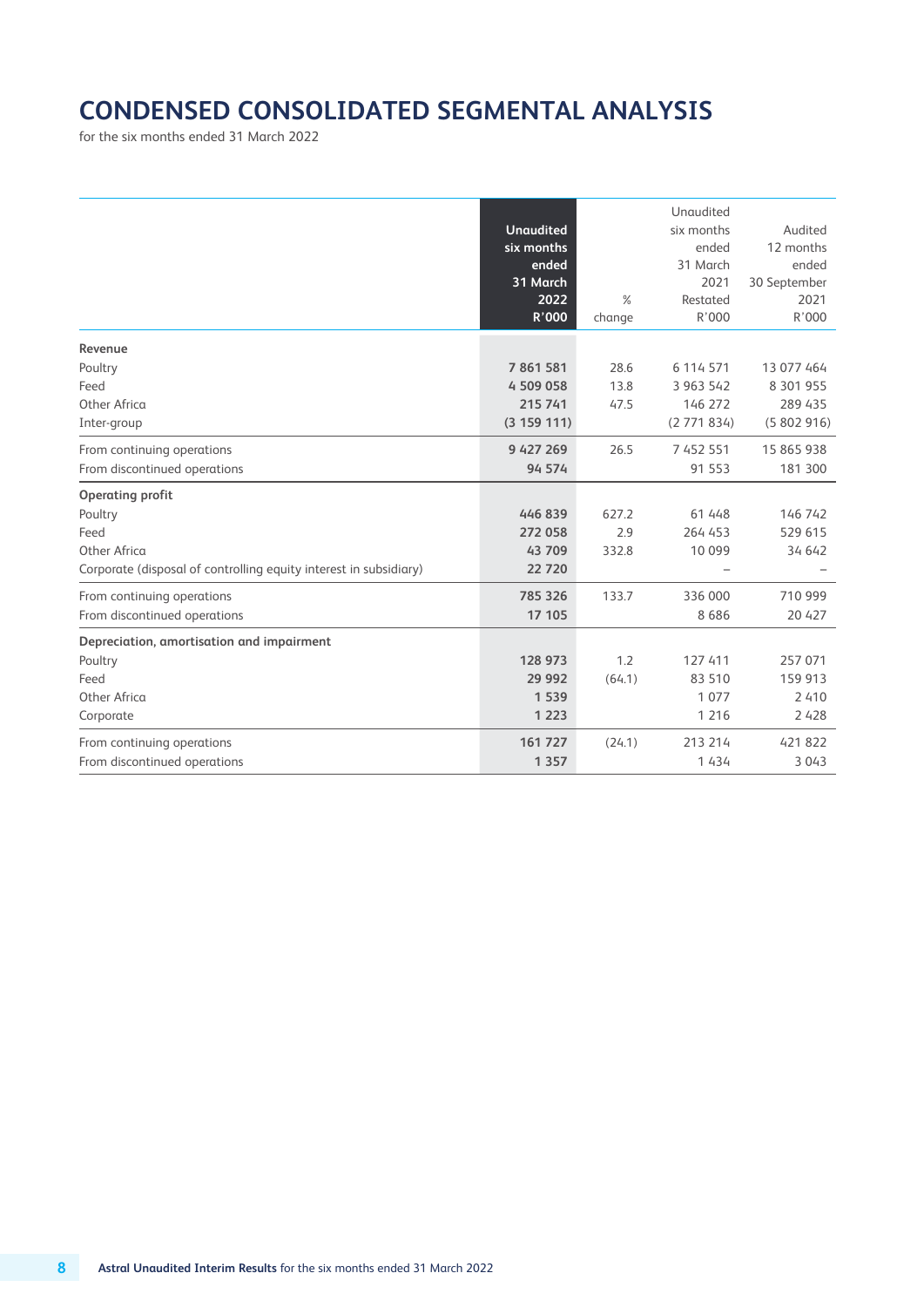### **NOTES**

for the six months ended 31 March 2022

### **1. Nature of business**

 Astral is a leading South African integrated poultry producer. Key activities consist of manufacturing of animal feeds, broiler genetics, production and sale of day-old chicks and hatching eggs, integrated breeder and broiler production operations, abattoirs and sale and distribution of various key poultry brands.

### **2. Basis of preparation**

 The Condensed Consolidated Interim Financial Statements for the six months ended 31 March 2022 have been prepared in accordance with International Financial Reporting Standards ("IFRS"), IAS 34: *Interim Financial Reporting*, the Listings Requirements of the JSE Limited and the South African Companies Act (2008). These Condensed Consolidated Interim Financial Statements have been prepared under the supervision of the Financial Director, DD Ferreira CA(SA).

The Condensed Consolidated Interim Financial Statements have not been reviewed or audited by the Group's auditors.

### **3. Accounting policies**

 The accounting policies applied in these Condensed Consolidated Interim Financial Statements comply with IFRS and are consistent with those applied in the preparation of the Group's Annual Financial Statements for the year ended 30 September 2021.

|              |                                                                                   |                  | Unaudited  |              |
|--------------|-----------------------------------------------------------------------------------|------------------|------------|--------------|
|              |                                                                                   | <b>Unaudited</b> | six months | Audited      |
|              |                                                                                   | six months       | ended      | 12 months    |
|              |                                                                                   | ended            | 31 March   | ended        |
|              |                                                                                   | 31 March         | 2021       | 30 September |
|              |                                                                                   | 2022             | Restated   | 2021         |
|              |                                                                                   | R'000            | R'000      | R'000        |
| 4.           | Profit before interest and tax                                                    |                  |            |              |
|              | The following items have been accounted for in the profit before                  |                  |            |              |
|              | interest and tax:                                                                 |                  |            |              |
|              | Biological assets - fair value (gain)/loss                                        | (1489)           | 5791       | 5852         |
|              | Amortisation of intangible assets                                                 | 3 1 6 9          | 2879       | 5489         |
|              | Depreciation on property, plant and equipment                                     | 104 392          | 103 153    | 208 405      |
|              | Amortisation of right-of-use asset                                                | 54 166           | 107 182    | 207 928      |
|              | Profit on sale of property, plant and equipment                                   | (1)              | (2491)     | (3515)       |
|              | Foreign exchange (gains)/losses                                                   | (2963)           | 2470       | 1 3 0 4      |
|              | Dividend received from investments                                                | (2143)           | (1955)     | (1955)       |
|              | Gain on disposal of subsidiary                                                    | (22720)          |            |              |
|              | Assets scrapped                                                                   |                  |            | 5 4 2 6      |
| 5.           | <b>Reconciliation to headline earnings</b>                                        |                  |            |              |
|              | Net profit attributable to shareholders                                           | 559 660          | 228 564    | 472 504      |
|              | Profit on disposal of subsidiary (net of tax)                                     | (13891)          |            |              |
|              | Loss/(profit) on sale of property, plant and equipment (net of tax)               | $\overline{2}$   | 1871       | (2668)       |
|              | Loss on assets scrapped (net of tax)                                              |                  |            | 3 9 1 1      |
|              | Headline earnings for the period                                                  | 545 771          | 230 435    | 473 747      |
|              |                                                                                   |                  |            |              |
| 6.           | Cash and cash equivalents per statement of cash flows                             |                  |            |              |
|              | Bank overdrafts (included in current borrowings)                                  |                  | (107966)   | (390 840)    |
|              | Cash at bank and in hand                                                          | 909 155          | 487768     | 668 532      |
|              | Cash and cash equivalents per statement of cash flows                             | 909 155          | 379 802    | 277 692      |
| $\mathbf{7}$ | <b>Commitments</b>                                                                |                  |            |              |
|              | Capital expenditure approved not contracted                                       | 142 167          | 195 863    | 185 517      |
|              | Capital expenditure contracted not recognised in the balance sheet                | 298 065          | 76848      | 54743        |
|              | Cost of intangibles contracted but not yet recognised in the financial statements |                  |            | 139          |
|              | Raw material contracted amounts not recognised in the balance sheet               | 1 259 262        | 1 098 368  | 1 687 543    |
|              |                                                                                   |                  |            |              |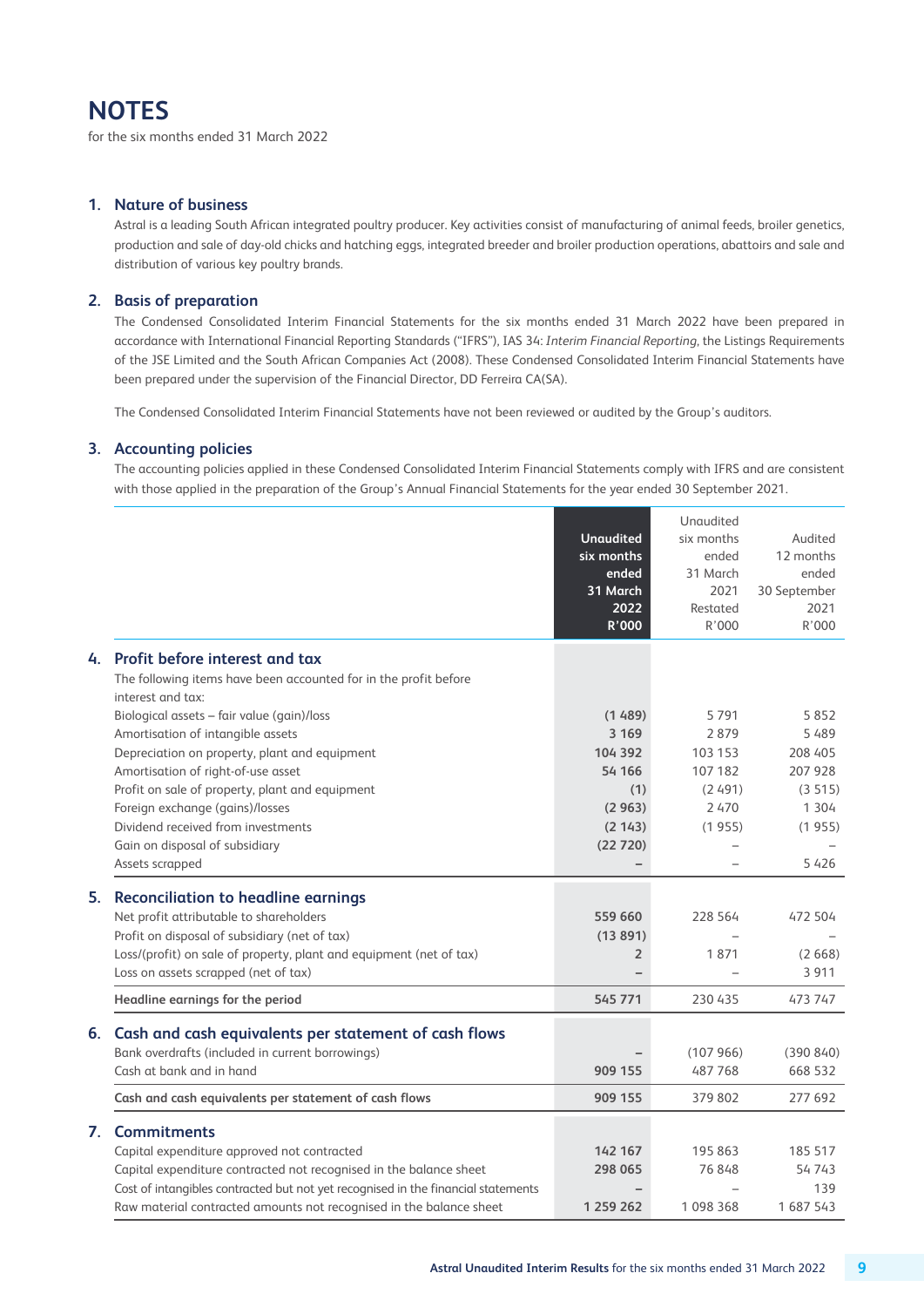### **NOTES**

for the six months ended 31 March 2022

|    |                                                                                                        | <b>Unaudited</b><br>six months<br>ended<br>31 March<br>2022<br>R'000 | Unaudited<br>six months<br>ended<br>31 March<br>2021<br>Restated<br>R'000 | Audited<br>12 months<br>ended<br>30 September<br>2021<br>R'000 |
|----|--------------------------------------------------------------------------------------------------------|----------------------------------------------------------------------|---------------------------------------------------------------------------|----------------------------------------------------------------|
| 8. | <b>Additional information</b><br>Dividends per share (cents) – declared out of earnings for the period |                                                                      |                                                                           |                                                                |
|    | - Interim dividend                                                                                     | 790                                                                  | 300                                                                       | 300                                                            |
|    | - Final dividend                                                                                       |                                                                      |                                                                           | 400                                                            |
|    | - Total dividend                                                                                       | $\qquad \qquad$                                                      |                                                                           | 700                                                            |
|    | Number of ordinary shares                                                                              |                                                                      |                                                                           |                                                                |
|    | - Issued net of treasury shares                                                                        | 38 396 563                                                           | 38 556 883                                                                | 38 556 883                                                     |
|    | - Weighted average                                                                                     | 38 444 643                                                           | 38 612 388                                                                | 38 584 559                                                     |
|    | - Diluted weighted average                                                                             | 38 833 658                                                           | 38 833 658                                                                | 38 833 658                                                     |
|    |                                                                                                        |                                                                      |                                                                           |                                                                |

### **9. Discontinued operations**

#### **(a) Description**

 During the 2021 financial year, the Group announced its intention to exit the Swaziland and Mozambique businesses after accepting offers to dispose of its interest in these entities. These subsidiaries are reported in the financial statements for the half-year ended 31 March 2022 as discontinued operations, with the comparative period disclosures being restated accordingly. Financial information relating to the discontinued operation for the period to the date of disposal is set out below. For further information about the discontinued operation, please refer to note 37 in the Group's Annual Financial Statements for the year ended 30 September 2021.

The Swaziland subsidiary sale became unconditional with effect from 1 March 2022.

#### **(b) Financial performance and cash flow information**

The financial performance and cash flow information presented reflects the operations for the six months ended 31 March 2022.

|                                                    |                  | Unaudited  |              |
|----------------------------------------------------|------------------|------------|--------------|
|                                                    | <b>Unaudited</b> | six months | Audited      |
|                                                    | six months       | ended      | 12 months    |
|                                                    | ended            | 31 March   | ended        |
|                                                    | 31 March         | 2021       | 30 September |
|                                                    | 2022             | Restated   | 2021         |
|                                                    | R'000            | R'000      | R'000        |
| Revenue                                            | 94 574           | 91 553     | 181 300      |
| Profit before interest and tax                     | 17 105           | 8686       | 20 4 27      |
| Profit for the period from discontinued operations | 14 979           | 6 6 2 7    | 14 082       |
| Statement of cash flows information:               |                  |            |              |
| Cash generated from operating activities           | 18 099           | 11 555     | 20 403       |
| Cash used in investing activities                  | (1480)           | (6810)     | (6750)       |
| Cash from financing activities                     | (2814)           | (2497)     | (3960)       |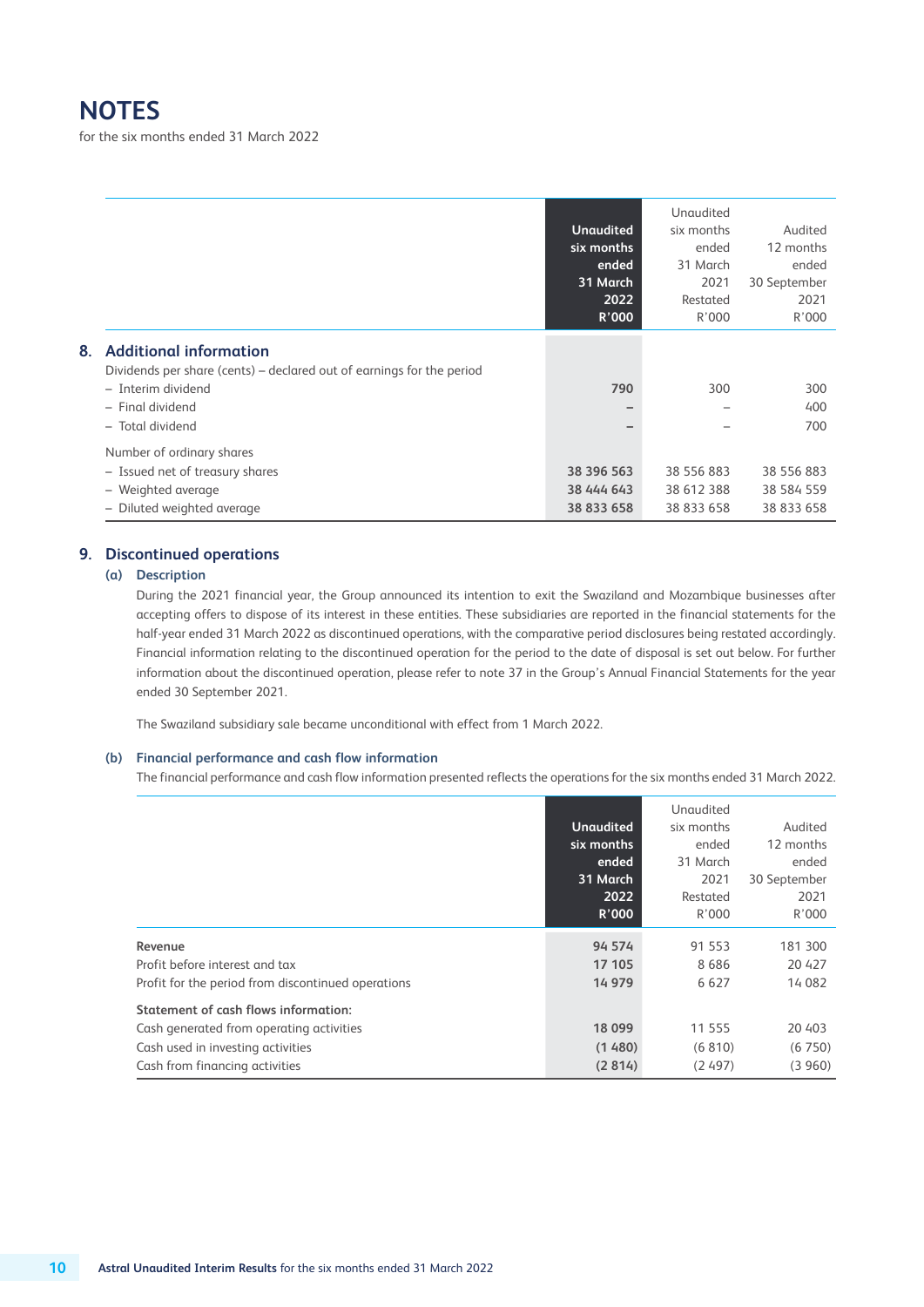### **9. Discontinued operations** (continued)

**(b) Financial performance and cash flow information** (continued)

|                                                                                                        | <b>Unaudited</b><br>six months<br>ended<br>31 March<br>2022<br>R'000 | Unaudited<br>six months<br>ended<br>31 March<br>2021<br>Restated<br>R'000 | Audited<br>12 months<br>ended<br>30 September<br>2021<br>R'000 |
|--------------------------------------------------------------------------------------------------------|----------------------------------------------------------------------|---------------------------------------------------------------------------|----------------------------------------------------------------|
| Statement of assets and liabilities disclosed as held-for-sale<br>Non-current assets<br>Current assets | 12 678<br>4518                                                       | 45 265<br>28 3 28                                                         | 44 696<br>26 888                                               |
| Total assets                                                                                           | 17 196                                                               | 73 593                                                                    | 71 584                                                         |
| Non-current liabilities<br><b>Current liabilities</b>                                                  |                                                                      | 4 4 4 3<br>9859                                                           | 3 9 8 1<br>6 3 6 6                                             |
| <b>Total liabilities</b>                                                                               |                                                                      | 14 302                                                                    | 10 347                                                         |
| Net assets                                                                                             | 17 196                                                               | 59 291                                                                    | 61 237                                                         |

#### **(c) Details of the disposal of controlling equity interest in subsidiary**

 The financial performance and cash flow information presented reflects the operations for the five months ended 28 February 2022.

|                                                                                                                            | <b>Unaudited</b><br>six months<br>ended<br>31 March<br>2022<br>R'000 | Unaudited<br>six months<br>ended<br>31 March<br>2021<br>Restated<br>R'000 | Audited<br>12 months<br>ended<br>30 September<br>2021<br>R'000 |
|----------------------------------------------------------------------------------------------------------------------------|----------------------------------------------------------------------|---------------------------------------------------------------------------|----------------------------------------------------------------|
| Total disposal consideration received in cash<br>Less: Cash carried on statement of financial position on date of disposal | 51 000<br>(6016)                                                     |                                                                           |                                                                |
| Net proceeds on disposal (disclosed on statement of cash flows)<br>Carrying amount of net assets sold                      | 44 984<br>(22 264)                                                   |                                                                           |                                                                |
| Gain on sale before income tax<br>Income tax expense on gain                                                               | 22720<br>(8829)                                                      |                                                                           |                                                                |
| Gain on sale after income tax                                                                                              | 13 891                                                               |                                                                           |                                                                |

The cash consideration of R51 million was received on 14 March 2022.

### **10. Restatement of comparative financial information**

 The comparative financial information has been restated to comply with the requirements of IFRS 5 whereby the trading results are isolated and disclosed as "Discontinued operations" on the face of the Statement of Comprehensive Income and similarly discontinued operations" assets and liabilities need to be disclosed on a separate line item on the face of the Balance Sheet as "Assets held-for-sale" and "Liabilities held-for-sale". Accordingly, the disclosures in note 9 above demonstrate the more detailed financial statements relating to the disposal groups.

### **11. Events occurring after the reporting period**

 No other events took place between half year-end and the date of issue of these financial statements that would have a material effect on the financial statements as disclosed.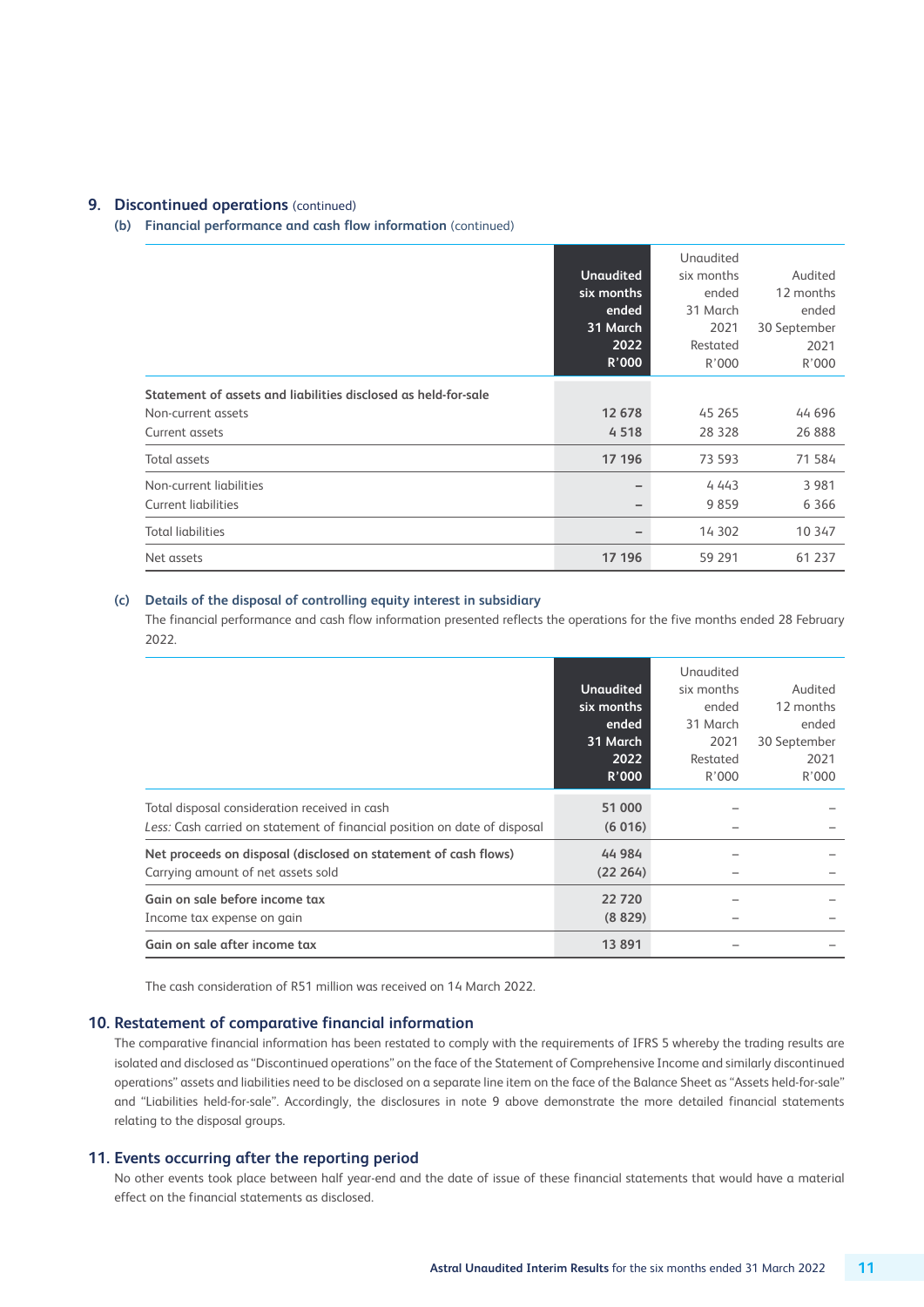# **NOTES**

| -                        |
|--------------------------|
|                          |
|                          |
|                          |
| -                        |
|                          |
|                          |
|                          |
|                          |
|                          |
|                          |
|                          |
|                          |
|                          |
|                          |
|                          |
|                          |
| $\overline{\phantom{0}}$ |
|                          |
|                          |
|                          |
| $\overline{\phantom{0}}$ |
|                          |
|                          |
|                          |
|                          |
|                          |
| -                        |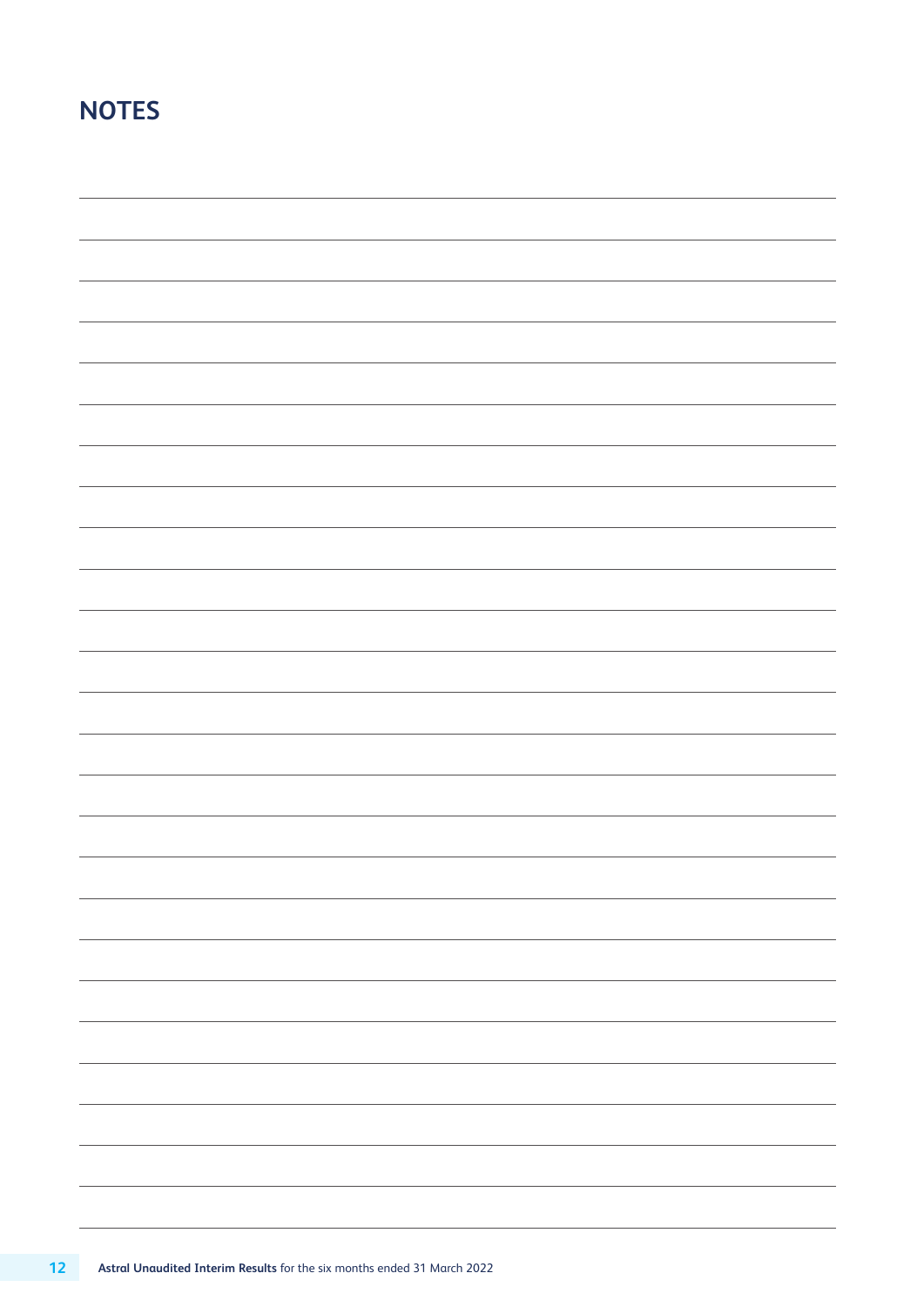## **CORPORATE INFORMATION**

**Registered office** 92 Koranna Avenue Doringkloof Centurion 0157 South Africa

Postnet Suite 278 Private Bag X1028 Doringkloof 0140

Telephone: +27 (0) 12 667 5468

### **Transfer secretaries**

Computershare Investor Services (Pty) Ltd Private Bag X9000 Saxonwold 2132

Telephone : +27 (0) 11 370 5000

### **Website address**

www.astralfoods.com

### **Directors**

Dr T Eloff (Chairman) CE Schutte\* (Chief Executive Officer) GD Arnold\* DD Ferreira\* (Chief Financial Officer) FG van Heerden\* (appointed 1 October 2021) DJ Fouche S Mayet WD Potgieter TM Shabangu AD Cupido (appointed 10 November 2021) *\* Executive director*

### **Company Secretary**

L Marupen

### **Sponsor**

Nedbank Corporate and Investing Banking, a division of Nedbank Limited